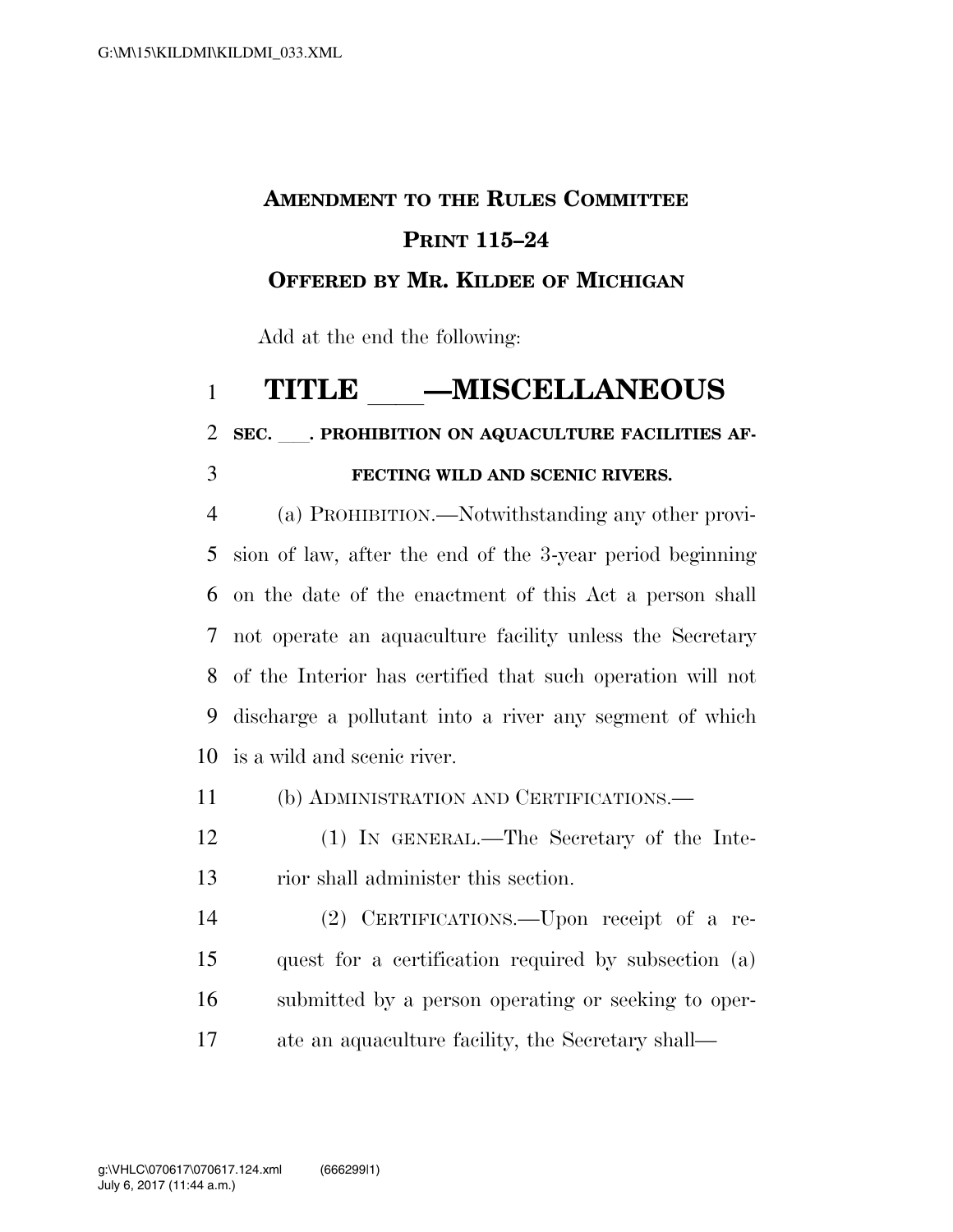(A) determine whether or not such facility will discharge a pollutant into a river any seg- ment of which is a wild and scenic river; and (B) if the Secretary determines that such facility will not discharge a pollutant into a river any segment of which is a wild and scenic river, certify that determination. (c) RELATIONSHIP TO OTHER LAW.—This section, and a determination or certification by the Secretary under this section, shall not be construed to affect section 318 of the Federal Water Pollution Control Act (33 U.S.C. 1328) or the authority of the Administrator of the Environmental Protection Agency under that section. (d) DEFINITIONS.—In this section: (1) AQUACULTURE FACILITY.—The term ''aquaculture facility'' means a facility used for the propagation or rearing (or both) of aquatic species in a controlled or selected environment. The term does not include any fish hatchery operated by a Federal or State agency. (2) POLLUTANT.—The term ''pollutant'' has 22 the meaning that term has under section  $502(6)$  of the Federal Water Pollution Control Act (33 U.S.C.  $1362(6)$ ).